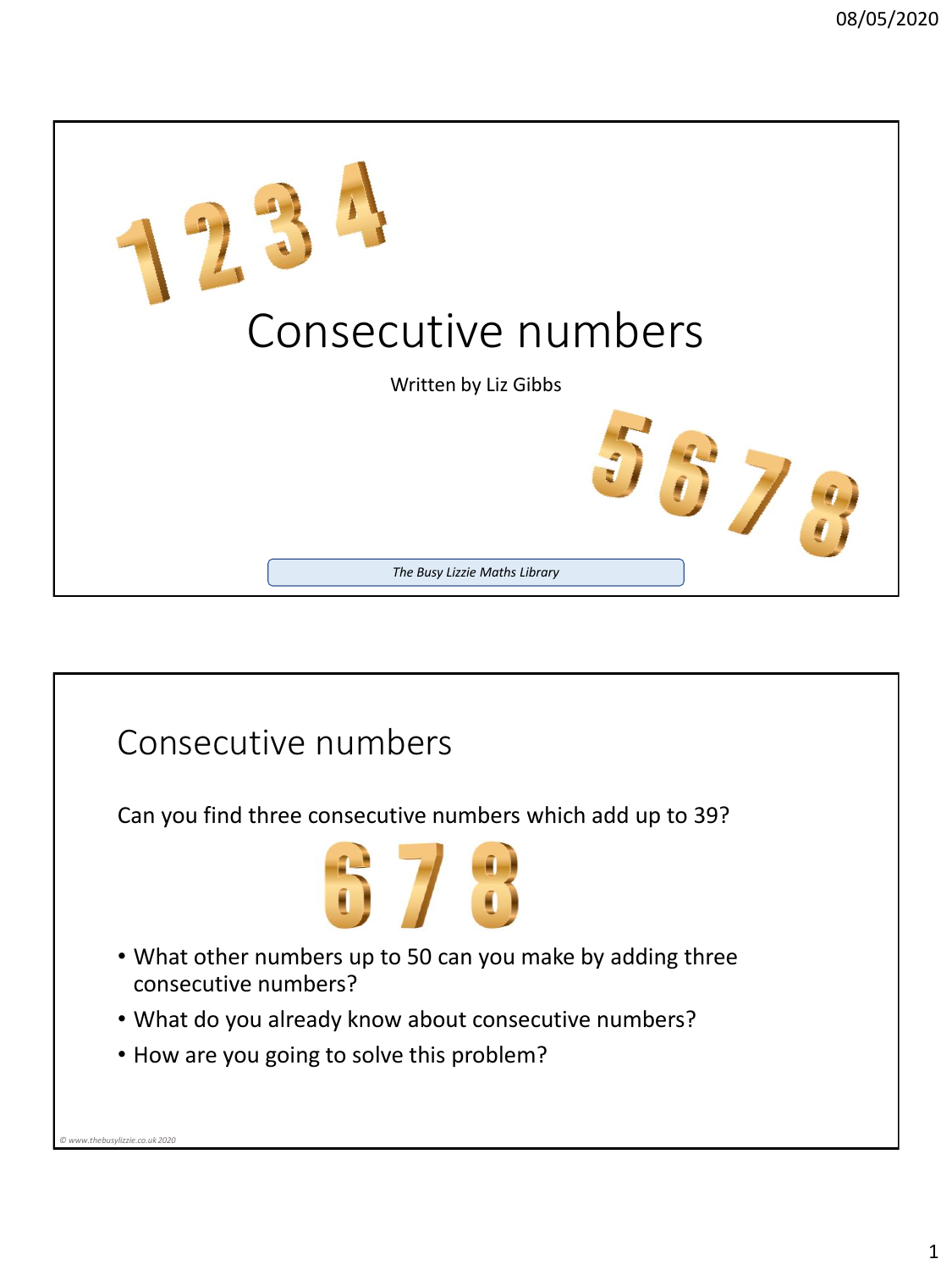## Consecutive numbers

Take 39 and divide it by 3  $39 \div 3 = 13$ 

The answer is your middle number The largest number is your middle number +1 The smallest number is your middle number -1

12 13 14

If you add 12, 13 and 14 together you will get 39. Why does this work?

*© www.thebusylizzie.co.uk 2020* 

## Consecutive numbers

What other numbers up to 50 can you make by adding three consecutive numbers?

Here are all the numbers to 50. Which ones will you try? Why?

| $\mathbf{1}$ | $\overline{2}$ |    |    |      | 6 <sub>6</sub> | $\begin{array}{ccc} \end{array}$ | - 8 | 9  | 10 |
|--------------|----------------|----|----|------|----------------|----------------------------------|-----|----|----|
| 11           | 12             | 13 | 14 | 15   | 16             | 17                               | 18  | 19 | 20 |
| 21           | 22             | 23 | 24 | - 25 | 26             | 27                               | 28  | 29 | 30 |
| 31           | 32             | 33 | 34 | 35   | 36             | 37                               | 38  | 39 | 40 |
| 41           | 42             | 43 | 44 | 45   | 46             | 47                               | 48  | 49 | 50 |

*© www.thebusylizzie.co.uk 2020 © www.thebusylizzie.co.uk 2020*